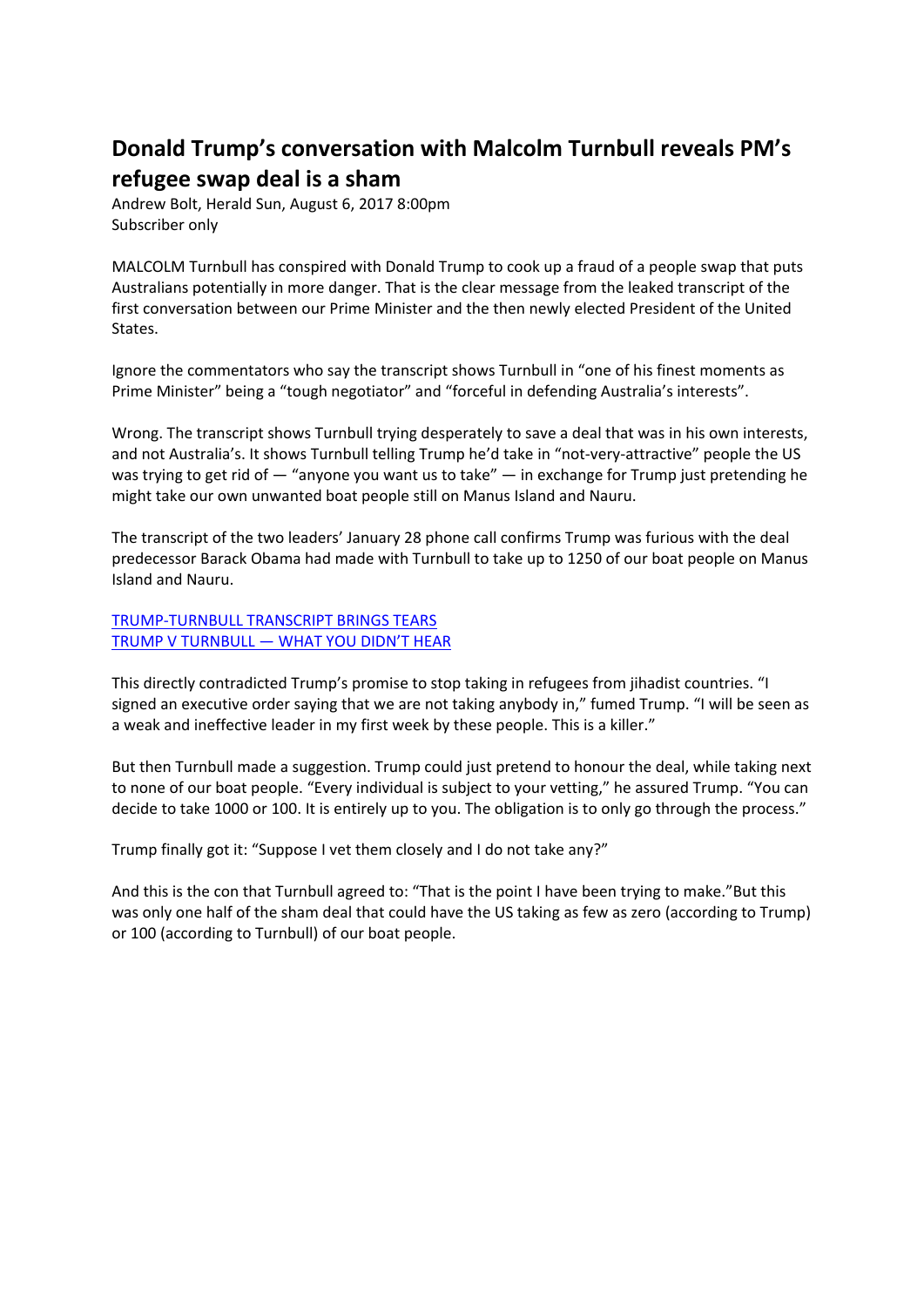

The leaked records revealed what PM Malcolm Turnbull was willing to accept in exchange for the refugees. Picture: Brendan Smialowski

The other half is what Turnbull had secretly agreed to do for the US in exchange. And this is the most disturbing part of the conversation.

Turnbull told Trump that if he stuck by the deal "we will then hold up our end of the bargain by taking in our country 31 (inaudible) that you need to move on from … Basically, we are taking people from the previous (Obama) administration that they were very keen on getting out of the United States. We will take more.

"We will take anyone that you want us to take … "So we would rather take a not-very-attractive guy that helps you out than to take a Nobel Peace Prize winner that comes by boat."

All commentators assumed Turnbull was referring to his promise last year to take refugees from Costa Rica (which Turnbull had until now denied was a quid pro quo). That meant assuming that Turnbull's reference to "31" was a transcription error. It also meant accepting that Turnbull misspoke in referring to the Costa Rican refugees as "not-very-attractive" people that the Obama administration was "very keen on getting out of the United States" when they are in fact in Central America and not even a US responsibility.